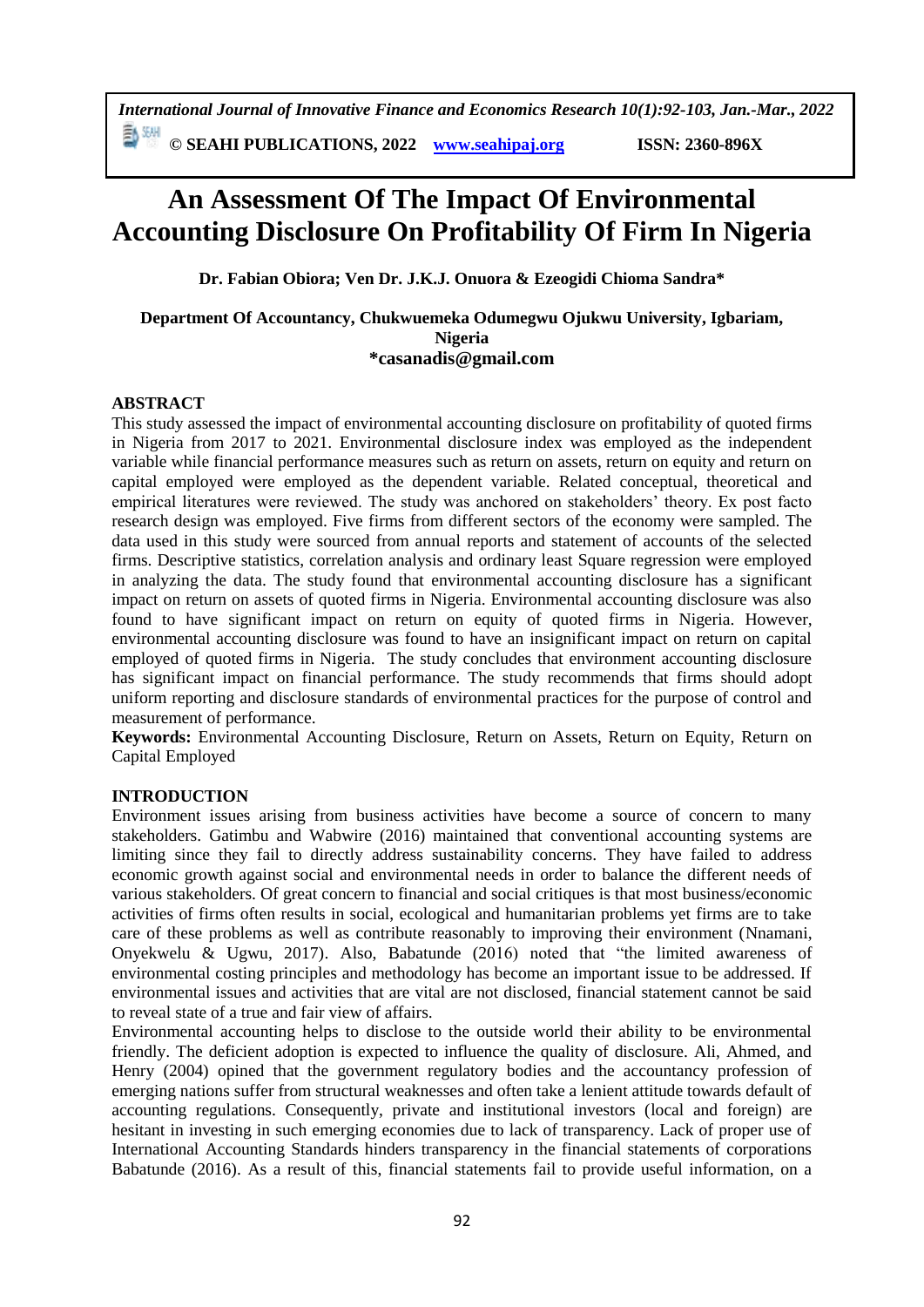timely basis. Since current requirement for reporting on environmental issues is voluntary, it is observed from most financial statements of corporate organizations that it has engendered disclosures of information which totally exclude environmental issues.

Banerjee (2001) maintained that environmental accounting at the corporate level helps the management to know whether the organization has been discharging its responsibilities towards sustainable development while meeting business objectives. Environmental accounting addresses meeting regulatory requirements, operate its factory in a way that environmental damages do not occur, promote a culture and attitude of environmentally safe working conditions amongst its employees, disclosure to shareholders the amount and nature of the preventive measures taken by the management, ensures safe handling and disposal of hazardous waste (Rezaee & Elam, 2000). A progress report by SEEA (2009) says that the scope of environmental accounting is extensive and includes corporate, national and international level. The aspects included in environmental accounting are; the direct investment made by a corporate for minimization of losses to the environment. It includes investment made into the equipment or devices that help in reducing potential losses to the environment. Clarkson, Li, Richardson and Vasvari (2008) noted that disclosure and transparency are critical elements of a robust corporate governance framework as they provide the basis for informed decision-making by shareholders, stakeholders and potential investors with respect to capital allocation, corporate transactions and financial performance monitoring. High quality disclosure, through its influence on investors and lenders who must assess risks and returns and decide where best to place their money, strengthen the efficiency of capital allocation as well as offer the benefit of reducing the costs of capital. Furthermore high quality corporate disclosure provides clarity on the extent to which companies meet legal and ethical requirements. The success or failure of a company may be determined not only by the products or services it deals with but also by the complexity of it environment. It is widely believed that companies that have imbibed the culture of environmental reporting are environmentally responsible and enjoy relative peace within their society of domicile (Utile, 2016). Fodio and Uba (2012) opine that companies who embark on environmental development and report on same are likely to perform well as they are seen to be globally competitive and economically viable.

Academic debate relating to the link between environmental disclosures and profitability is persistent and controversial. For instance, Ahmad, Simon and Mohammad (2017) study indicates that environmental disclosure quantitative has a positive insignificant on return on assets and earnings per share respectively. Nnamani, Onyekwelu and Ugwu (2017) study reveals that sustainability reporting has positive and significant effect on financial performance of firms studied. Utile Tarbo and Ikya (2017) found that environmental reporting has significant effect on firm financial performance. On a similar note, Gatimbu and Wabwire (2016) found that that environmental disclosure has a positive significant effect in the mean financial performance. Also Ezeagba, John-Akamelu and Umeoduagu (2017) found a significant relationship between environmental accounting disclosures and return on equity of selected companies. Mohammad et al (2016) found a positive relationship between environment accounting reporting disclosure index and return on assets. On the contrary, Ezeagba et al (2017) study revealed a negative relationship between environmental accounting disclosures and return on capital employed and net profit margin of selected companies. Ahmad et al (2017) found that environmental disclosure has negative insignificant impact on return on equity. This reveals mixed empirical findings and this shows that the relationship between environmental disclosure and financial performance of firms is not yet resolved.

Also, most of the studies (Ifurueze 2013, Omodero and Ihendinihu, 2016, Ezejiofor, John-Akamelu and Chigbo, 2016, Adediran and Alade 2013, Akinlo and Iredele 2014, Asuquo 2012, Shehu 2010) that covered environmental accounting covered the cost aspects of it ignoring the disclosure aspect of it. The few studies that covered environmental disclosure and financial performance made of firm specific and industry specific data, for instance, Cement and breweries industries (Ahmad, Simon and Mohammad, 2017; Nnamani et al 2017), oil companies (Ifurueze, 2013), manufacturing industries (Utile et al 2017, Onyali, Okafor & Egolum 2014, Mohammad et al 2016), food and beverage companies (Ezeagba et al 2017, Muhammad 2014), building material and brewery industry (Uwuigbe & Olayinka 2011). Therefore, this study will improve on the previous studies by using a wider set of data from sector of the economy and more robust statistical tools. In the light of the above identified gaps, the study will redirect the focus of research by measuring the extent to which environmental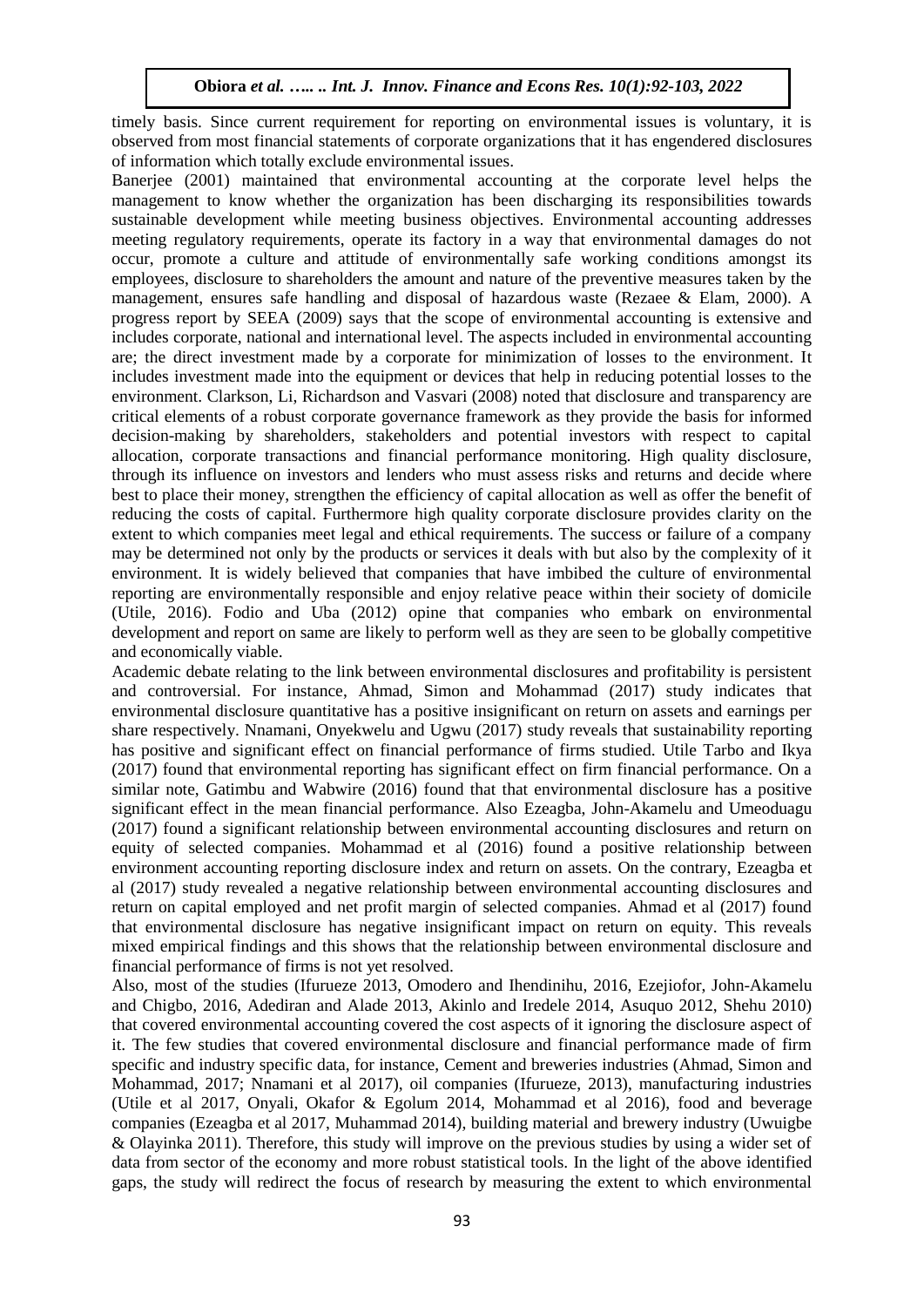disclosure on profitability of quoted firms from diverse sector of the Nigeria economy. Specifically, the study assessed the impact of environmental accounting disclosure on return on assets, return on equity and return on capital employed.

# **LITERATURE REVIEW**

# **Environmental Accounting Disclosure**

Many authors have given the opinion on what constitutes environmental accounting. Pramanik, Shil and Das (2007) defined environmental accounting as a system that attempts to make the best possible quantitative assessment (in terms of either monetary or physical units) of the costs and benefits to an enterprise due to the environmental preservation activities that it undertakes. Uwuigbe (2007) see it as a management tool which can be used for a variety of purposes, such as improving environmental performance, controlling costs, investing in cleaner technologies, developing greener processes and products, and taking informed decisions relating to product mix, product retention, and product pricing. In addition, environmental accounting can be seen as the generation, analysis and use of monetarized environmentally related information in order to improve corporate environmental and economic performance.

Mohammad et al (2016) noted that environmental accounting is an environmental management strategy to communicate with stakeholders the environmental activities and the concern for environment by the company. It also aims at achieving sustainable development, maintaining a favorable relationship with the community and pursuing effective and efficient environment conservation activities. These accounting procedures allow company to identify the cost of environmental conservation during the normal course of business, recognize the benefit derived from every activity, provide the best possible ways to quantitative measurement and also help to provide the result to the user of such information. The corporate environmental reporting plays a pivotal role in the "greening" of corporate accountability. Lodhia (2005) defined environmental disclosure "as a process through which companies often disclose environmental information to their stakeholders to provide evidence that they are accountable for their activities and the resultant impact on the environment. Gatimbu et al (2016) maintained that environmental disclosure entails reporting on the impact of company activities on the natural environment such as waste management, recycling, carbon management, emission, pollution, wetland and wildlife conservation. Environmental disclosure emphasizes on the disclosure of the contribution of the organizations in the environmental activities as to attract the investors and as to fulfill the demand of stakeholders groups (Norhasimah et al., 2016). Othman and Ameer (2009) see environmental disclosure as a process of communicating the social and environmental effects of firms economic actions to particular interest groups and society at large. It is the disclosure of information regarding companies' interaction with the environment and the immediate community. The issue of environmental disclosure has attained a height to the extent of prosecution of corporate officers in developed economics like the US (McMahon, 1995) for offenses in relation to the environment. In recent years most governments, organizations and individuals have come to realize the significance of environmental information disclosure and this has led to the development and enforcement of standards, guideline, legislation and even treaties.

The objective of environmental disclosure include the need for society to know about the extent of materials covered, determine an organizations' relationship with stakeholders and attracting foreign direct investment (Pramanic et al., 2008). With these objectives investments will be attracted, corporate officials will be prevented against litigation and other legal actions and proper definition of responsibilities will be made. Through environmental disclosure it will also be possible to determine the area the report should cover. This spells out ethical issues in business. Notwithstanding these benefits Beets and Souther (1999), posit that one of the challenges it faces is the increase in professional fees as a result of scarcity of environmental accounting professionals. It was also observed by Asaolu et al. (2011) that the existence of or lack of a unified standard and guideline for reporting sustainability is a threat to uniformity, objectivity and comparability. Despite these challenges the treatment to our environment as shown by the actions of firms in modern times calls for more actions on environmental disclosure. Reporting on sustainability is therefore, a necessity to stakeholders especially the immediate community.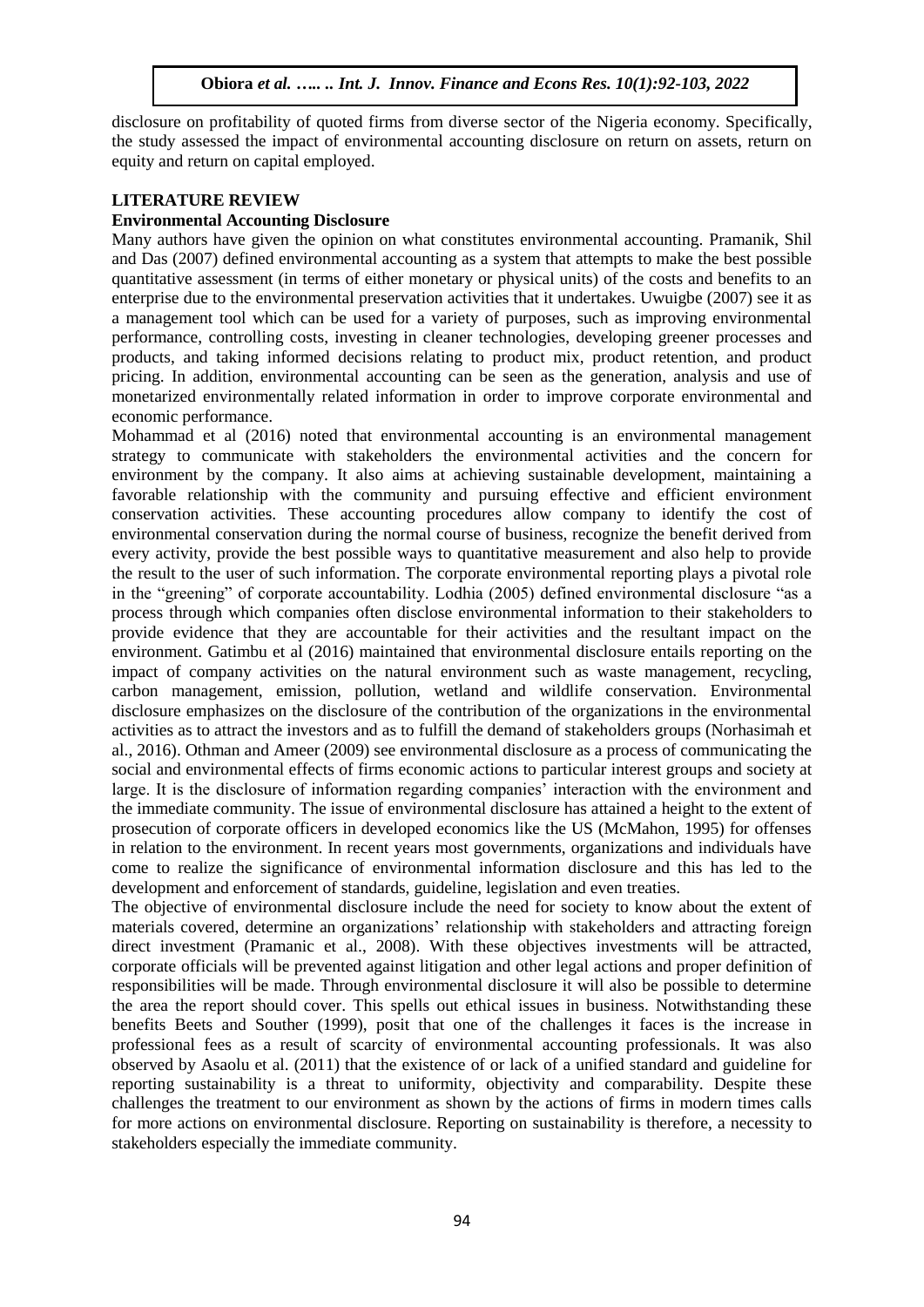# **Profitability**

Profitability is the primary goal of all business ventures. Without profitability the business will not survive in the long run. So measuring current and past profitability and projecting future profitability is very important. Profitability is measured with income and expenses. Income is money generated from the activities of the business. For example, if crops and livestock are produced and sold, income is generated. However, money coming into the business from activities like borrowing money do not create income. This is simply a cash transaction between the business and the lender to generate cash for operating the business or buying assets. The profitability measures used in this study are discussed below:

**Return on Assets:** Return on assets is an accounting-based measurement that gauges the operating and financial performance of the firm (Klapper & Love, 2002). This is a measure of profitability that is return on assets. ROA reflects the ability of management to generate profits from the bank's assets, although it may be biased due to off-balance-sheet activities. Return on asset measure the effectiveness of the economic unity in using its assets to generate profit especially manufacturing, the higher this ratio, the better the economic unity of them as it indicates the management efficiency in using its assets to generate profit and also it represents the ratio of how much a has earned on its assets base, and the return on assets (ROA) is can be obtained by dividing net profit with total assets. Micah, Ofurum and Ihendinihu (2012) noted that return on Asset (ROA) is measured as Profit before Tax/Average Total Assets. ROA is a measure of profitability that takes into consideration the assets necessary to produce income. The measurement is such that the higher the Return on assets, the effective is the use of assets to the advantage of shareholders (Haniffa & Huduib, 2006). Higher return on assets also reflects the company's effective use of its assets in serving the economic interests of its shareholders (Ibrahim & AbdulSamad, 2011).

**Return on Equity:** Return on equity is one of the all time favourites and perhaps most widely used overall measure of corporate financial performance (Firer, Ross, Westerfield & Jordan, 2004). This was confirmed by Monteiro (2006) who stated that return on equity is perhaps the most important ratio an investor should consider. The fact that ROE represents the end result of structured financial ratio analysis contributes towards its popularity among analysts, financial managers and shareholders alike (Correia, Flynn, Uliana & Wormald, 2003). Return on equity ratio (ROE) is treated as an important measure of a company's earnings performance. Ratios Return on Equity (ROE) shows the extent to which companies manage their own capital (net worth) effectively, measure the profitability of the investment that has been made owners of their own capital or shareholders of the company. Ang (2001) which states that the higher the ratio Return on Equity (ROE) will increase the profit growth. Return on Equity (ROE) indicates the profitability of own capital or often referred to as business profitability (Sawir, 2005).

**Return on Capital Employed:** Return on capital employed (ROCE) is a financial ratio that measures a company's profitability and the efficiency with which its capital is employed. Return on capital measures the operating profit of the tangible investment (capital) that company management uses to generate that profit. In other words, return on capital measures how much profit a company earns on every dollar invested in inventory and property, plant and equipment. The higher the return on capital, the greater the company's ability to expand in order in grow earnings. The return on capital employed (ROCE) ratio compares a firm's earnings from its primary operations with the capital invested in the company and can serve as a reliable measure of corporate performance (McClure, 2010). ROCE provides a means of measure to determine how well a company invests funds in its basic business operation. The financial ratio used to express ROCE uses Operating Income in the numerator and Capital Employed in the denominator (Elliott  $&$  Elliot, 2001). ROCE is widely used as a performance measure in the profit-seeking sector (Rutherford, 2002) and effectively measures how well management is able to employ a firm's assets to generate returns. ROCE is generally characterized as being a measure of the ability and efficiency of management. High ROCE in firms will therefore be indicative of potential outperforming shares. It can thus be argued that a portfolio consisting of higher ROCE companies should outperform a portfolio comprising lower ROCE firms over the long term. ROCE is calculated as: ROCE = Earnings Before Interest and Tax (EBIT) / Capital Employed.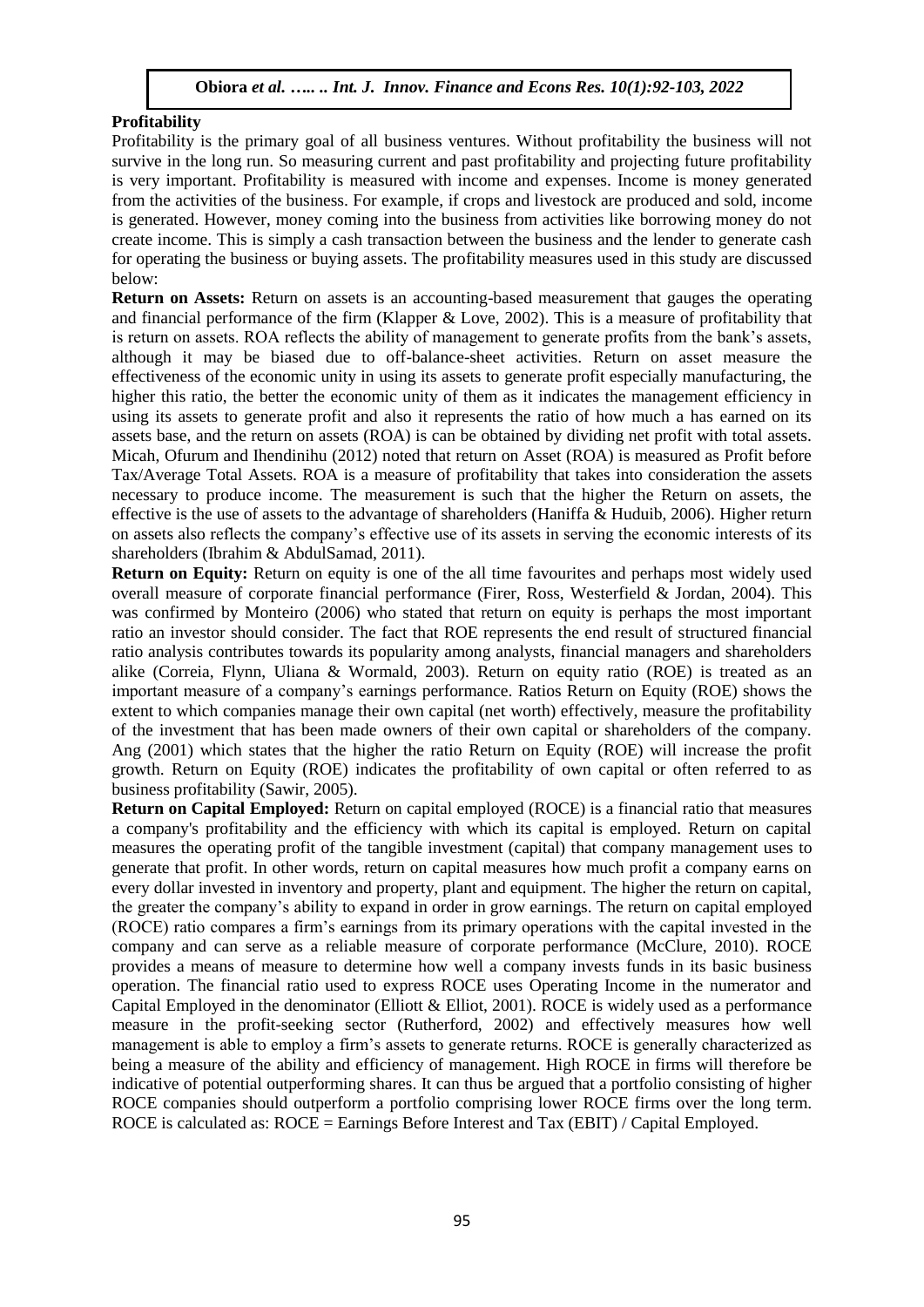#### **Theoretical Framework**

This research work is anchored on stakeholder theory. The basic proposition of the stakeholders theory is that the firm's success is dependent upon the successful management of all the relationships that a firm has with its stakeholders- a term originally introduced by Stanford research institute (SRI) to refer to those groups without whose support the organization would cease to exist (Freeman 1983). Freeman's stakeholders' theory asserts that, managers must satisfy a variety of constituents (example, employees, customers, suppliers, local community and so on) who can influence the firm's outcomes. According to this view, it is not sufficient for managers to focus exclusively on the needs of stockholders, or the owners of the business. This implies that it can be beneficial for the firm to engage in certain environmental activities that non-financial stakeholders perceive important, because without this, these groups might withdraw their support from the business.

In the first model, the stakeholder analysis focuses on developing and evaluating the approval of corporate strategy decisions by groups whose support is required for the firm's continued existence. The stakeholders identified in this model include the owners, customers, public groups and suppliers. Although these groups are not adversarial in nature, their possibly conflicting behavior is considered a constant on the strategy developed by management to best match their firm's resources with the environment (Deegan & Gordon, 1966). In the second model, the corporate planning and analysis extends to include external influences which may be adversarial to the firm. These adversarial groups may include the regulatory environmentalist and/or special interest groups concerned with social issues (Guthrie and parker, 1990). The second, model enables managers and accountants to consider a strategic plan that is adaptable to change in the social demands of non -traditional stakeholders groups. The stakeholders' theory proposed an increased level of environmental awareness which creates the need for companies to extend their corporate planning to include the non-traditional stakeholders like the regulatory adversarial groups in order to adapt to changing social demands (Trotman, 1999). The main concern of the stakeholders' theory in environmental accounting is to address the environmental cost elements and valuation and its inclusion in the financial statements.

Stakeholder theory suggest than an organization will respond to the concerns and expectations of powerful stakeholders and some of the response will be in the form of strategic disclosures Stakeholders theory provides rich insights into the factors that motivate managerial behaviour in relation to the social and environmental disclosure practices of organizations. Previous social and environmental accounting research which utilized these theories indicate that organizations respond to the expectations of stakeholders groups specifically and generally to those of the broader community in which they operate, through the provision of social and environmental information within annual reports.

This study is anchored on stakeholders' theory, as its concern is to encourage business managers to carry out environmental practices which the non- financial stakeholders consider very important so as to maximize stakeholders' value as well as minimize environmental costs. The main concern of the stakeholders theory in environmental accounting is to address the environment cost elements and valuation and its inclusion in the financial statements. Stakeholder theory, therefore, is concerned typically with how the organization manages its stakeholders. Thus the information disclosed to the stakeholders may be assumed more properly by the organization to be part of a legitimacy and/or social process.

# **Empirical Literatures**

Uniamikogbo and Ifeanyichukwu (2021) investigated the relationship between environmental accounting disclosure and financial performance of manufacturing firms in Nigeria. Precisely, the study examined the effect of environmental accounting disclosures on Share Price, Return on Asset and Return of equity of selected manufacturing firms in Nigeria. The ex-post-facto research design was engaged in this study, using a sample of 40 manufacturing firms. The secondary source of data collection method was employed using the convenience sampling technique. Data were harvested from the content analysis disclosure index and corporate annual reports of the sampled manufacturing firms listed on the Nigerian Stock Exchange for the period 2010-2019 financial years. The descriptive statistics, correlation matrix and regression analysis were the statistical tools used in the study. Data were analysed with the aid of the panel data regression technique. The findings revealed that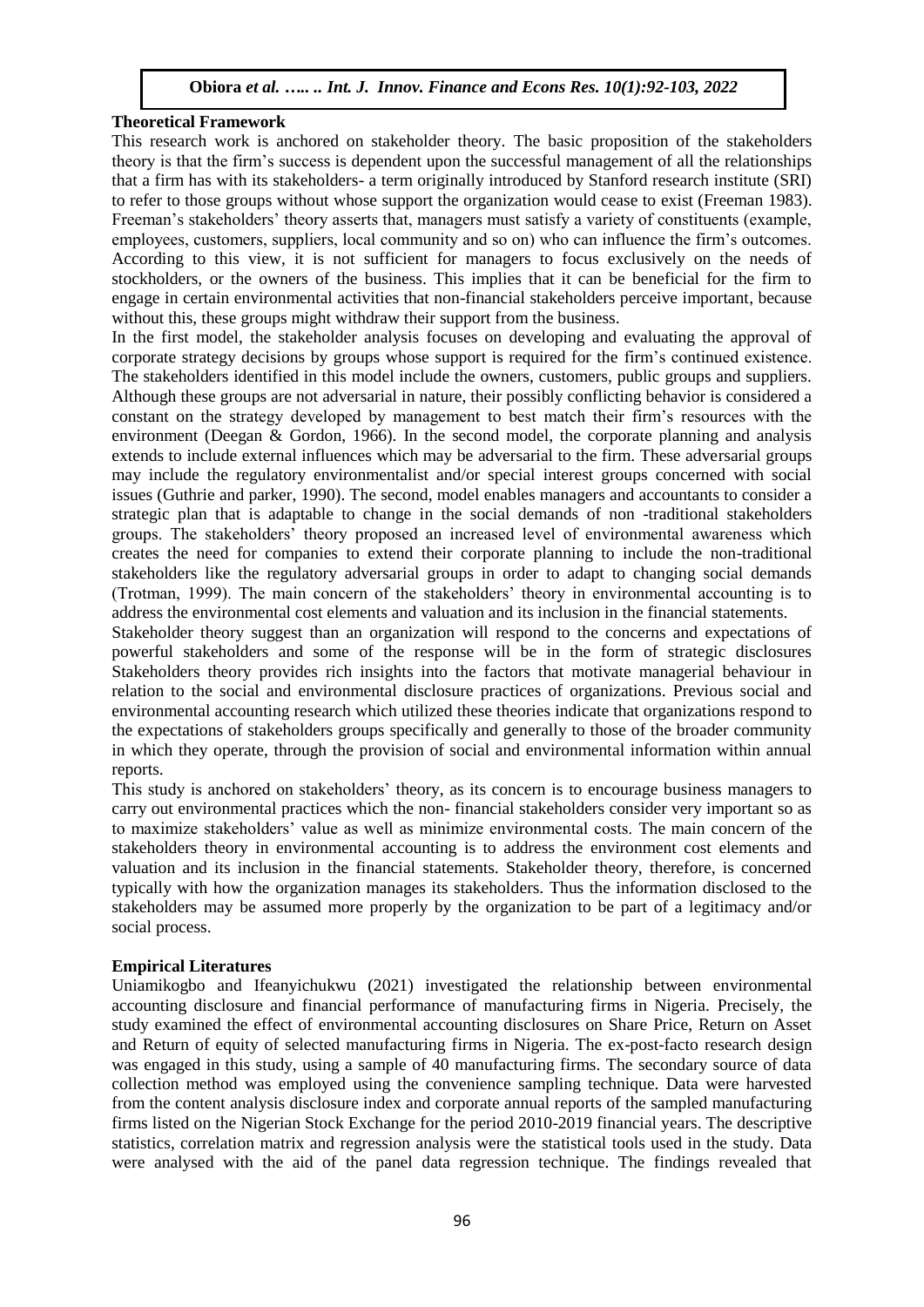environmental accounting disclosures had a significant effect each on Share Price, Return on Asset and Return on equity of manufacturing firms in Nigeria.

Nwambeke, Udama and Oko (2019) investigated the impact of environment accounting disclosure on financial performance in cement companies in Nigeria from 2006 to 2017. Specifically, the study sought to ascertain the impact of employee safety costs, charitable contribution costs and community development costs on the financial performance of cement companies in Nigeria. The study adopted *Ex-Post Facto* research design while data obtained from individual annual reports of cement companies were analyzed using panel data regression model. The study found that employee safety costs has negative and significant impact on the financial performance of cement companies in Nigeria; the level of charitable contribution costs has positive and significant impact on the financial performance of cement companies in Nigeria while the level of community development costs has positive and significant impact on the financial performance of cement companies in Nigeria. The implication of the finding is that companies with better environmental accounting disclosures have higher level of financial performance. The study concluded that environmental accounting disclosure contributes significantly to the profitability of cement companies in Nigeria. The

Ahmad, Mohammad and Inuwa (2017) investigated the impact of environmental disclosure on performance of cement and brewery companies in Nigeria. The population of the study consists of nine cement and breweries companies listed on the Nigerian stock exchange. Three listed cement and four breweries companies were selected as a sample for this study. Secondary data were used and were collected from annual reports of selected companies for the period of five years from 2011 – 2015. Ordinary Least Square regression technique was employed to analyze the data. Content analysis was used for measuring quantitative environmental disclosure and outweighed approach was used to rank environmental disclosure indices for measuring qualitative voluntary environmental disclosure. Return on Asset (ROA), Return on Equity (ROE), and Earning per Share (EPS) were used as proxies for measuring performance. The empirical result indicates that environmental disclosure quantitative (EDQN) has a positive insignificant on ROA and EPS at 0.707 and 0.616 respectively, it has negative insignificant impact on ROE at 0.756. On the other hand, environmental disclosure qualitative (EDQL) has positive significant impact on ROAat0.025 also with EPS at 0.00, it however has positive insignificant impact on ROA at 0.660 and is statistically significant, also negative impact on ROE and EPS and is insignificant. The control variable firm size (FRMS) has positive significant impact on EPS at 0.009.

Utile Tarbo and Ikya (2017) examined corporate environmental reporting and the financial performance of listed manufacturing firms in Nigeria using time series data from 2011 to 2015. The study aimed at determining the effect of erosion control reporting, waste management reporting and air pollution reporting on the financial performance of listed manufacturing firms in Nigeria. The study adopted an ex-post facto research design. The sample of the study was drawn from ten manufacturing firms listed on the Nigerian Stock Exchange. Regression analysis was employed as the major technique for data analyses. It was found that both erosion control reporting and air pollution reporting has significant effect respectively with firm financial performance while waste management reporting has negative but significant effect on firm financial performance of companies under investigation. The major conclusion reached by this study is that environmental reporting has significant effect on firm financial performance.

Ezeagba et al (2017) investigated environmental accounting disclosures and financial performance in selected food and beverage companies in Nigeria for the period 2006 to 2015. Data for the study were collected through secondary sources and analyzed using Pearson's correlation statistical technique and multiple regression with the aid of SPSS version 20.00. In this study, environmental disclosure index was employed as the independent variable while return on equity, earnings per share, return on capital employed and net profit margin was employed as the dependent variable. The study revealed that there is a significant relationship between environmental accounting disclosures and return on equity of selected companies. It also revealed a negative relationship between environmental accounting disclosures and return on capital employed and net profit margin of selected companies.

Mohammad et al (2016) examined environmental accounting reporting disclosure and company profitability using listed manufacturing companies of Bangladesh for the period of between 2014 to 2015. All the listed manufacturing companies in Dhaka Stock Exchange (DSE) have been selected as the research sample. Return on asset was employed as the dependent variable while environment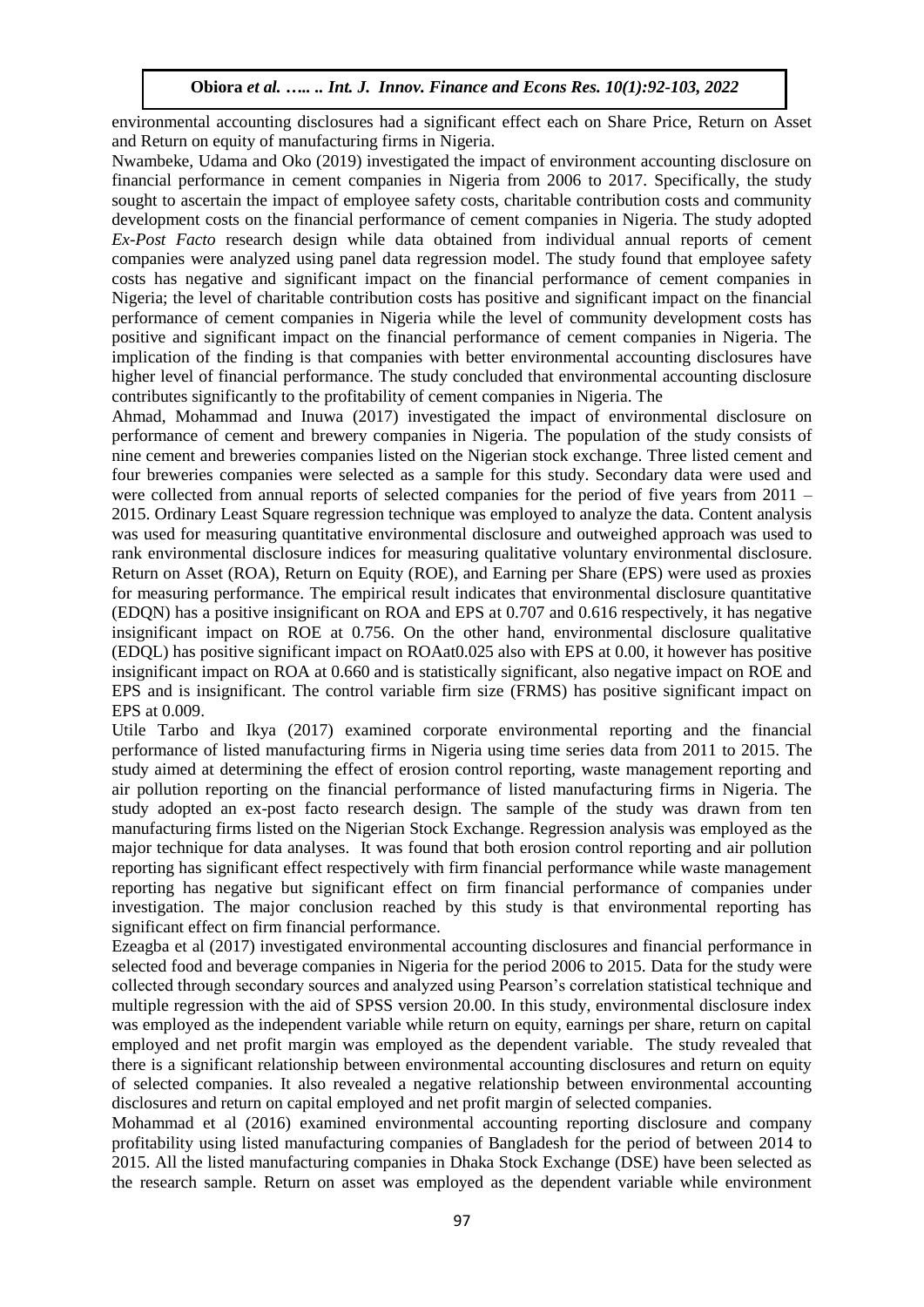accounting reporting disclosure index was employed as the independent variable. Content analysis technique was employed in order to analyze the score of the companies in environment accounting reporting disclosure index (EARDI). ANOVA Test and Karl Pearson's correlation was employed in analyzing the data. The study found a significant positive relationship between environment accounting reporting disclosure index and return on assets.

Okoye et al (2016) investigated the effect of non-disclosure of environment cost on the performance of selected firm listed on Nigeria. The study adopted ex post facto research design to address the problem under investigation. It sampled three cement industries listed on Nigeria stock Exchange for the period 2010 to 2014 through simple random sampling techniques. The researcher used content analysis of corporate annual reports for method of data collection. This was analyzed using multiple linear regressions and the hypotheses were tested using analysis of variance. It was found that nonenvironmental cost disclosures have significant effect on the firms' profitability, efficiency and liquidity. The study recommends that firms should disclose their environmental costs to their stakeholders (investors) despite the fact that doing so would reduce their profit, liquidity and efficiency so that the stakeholders and the general public will be aware of their actual environmental impact.

Gatimbu et al (2016) examined the effect of corporate environmental disclosure on financial performance of firms listed at Nairobi Securities Exchange, Kenya from 2009 to 2013. The study made use of longitudinal secondary data from the annual reports and financial statements of listed companies at the Nairobi Securities Exchange. Content analysis of sampled listed companies' annual reports was undertaken to examine environmental disclosure practices. A checklist of environmental disclosure items and categories was developed and environmental disclosure indices computed. Casual research design was employed to determine the cause-effect relationship between corporate environmental Disclosure and financial performance. Target population of the study was 61 listed companies. Purposive sampling was employed in selecting firms that have been listed for entire period of study and whose annual reports are available at the Nairobi Securities Exchange. Linear regression was employed in analyzing the data. Findings reveal that environmental disclosure has a positive significant effect in the mean financial performance. The study recommends that firms should engage in environmental disclosure because it leads to increased financial performance.

#### **METHODOLOGY**

The study adopted ex-post facto research method. The study comprise of all quoted companies on the floor of the Nigerian Stock Exchange as at the end of December, 2021. Firms from different sectors of the economy were selected for the study. They include Con oil Nigeria Plc, Evan Medical, PZ Cussons Nigeria, Dangote Floor Mills and Diamond Bank Plc. The study made use of secondary data from the annual report of the sampled companies. The study adopted and modified the model of Uniamikogbo and Ifeanyichukwu (2021). The models were expressed in functional and econometric forms. The regression model is represented as:

 $Y = \alpha + \beta_1 X_1 + e$  **-** (1) Where:  $Y =$  Dependent variables  $\alpha$  = Constant Term β= Beta coefficients  $X_1 =$  Independent variables  $e =$  Error Term The Regression Model can be restated in econometric form as:  $ROA = \alpha_{O+} \beta_1 ENDI + \varepsilon$  **-** (1)  $ROE = \alpha_{0+} \beta_1 ENDI + \varepsilon$  **-** (2) ROCE =  $\alpha_0 + \beta_1$ ENDI + ε **-** (3) Where  $ENDI =$  Environmental Disclosure Index  $ROA = Return on Assets$  $ROE = Return on Equity$ ROCE = Return on Capital Employed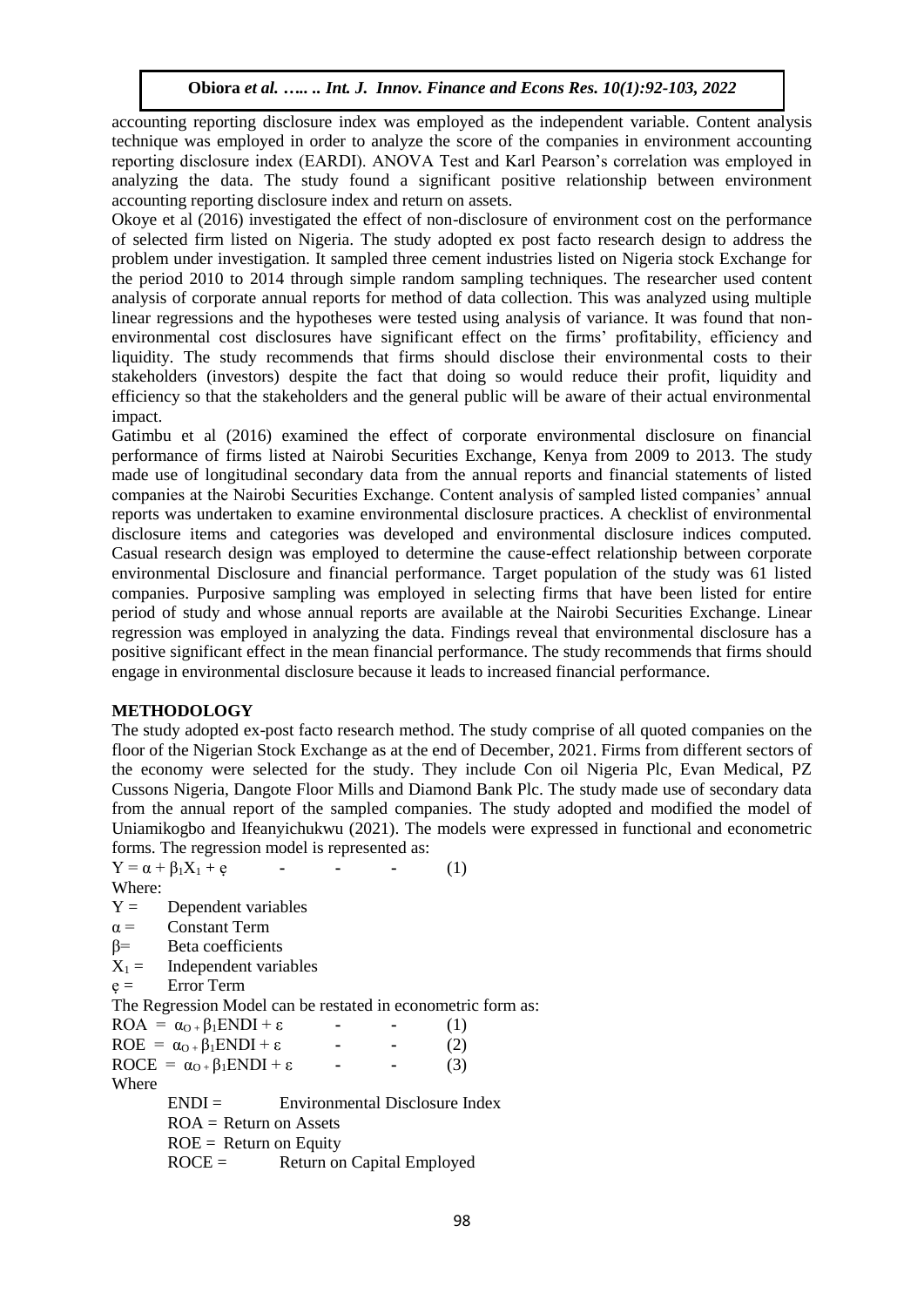Descriptive statistics, correlation analysis and ordinary least Square regression were employed in analyzing the data.

#### **RESULTS**

The data generated from the quoted companies were analyzed and presented below:

#### **Descriptive Statistics**

The descriptive statistics reveals the individual characteristics of the variables used in this study highlighting their median, mean, maximum and minimum values, standard deviation, skewness, kurtosis, Jarque-Bera and probability.

|                 | <b>ENDI</b> | <b>ROA</b> | <b>ROE</b> | <b>ROCE</b> |
|-----------------|-------------|------------|------------|-------------|
| Mean            | 14.40000    | 0.127760   | 0.290000   | 0.388400    |
| Median          | 15.00000    | 0.120000   | 0.230000   | 0.290000    |
| Maximum         | 16.00000    | 0.430000   | 0.770000   | 1.400000    |
| Minimum         | 12.00000    | 0.004000   | 0.040000   | 0.040000    |
| Std. Dev.       | 1.322876    | 0.102236   | 0.233184   | 0.367545    |
| <b>Skewness</b> | $-0.110217$ | 1.076367   | 0.824846   | 1.550530    |
| Kurtosis        | 1.568027    | 4.090226   | 2.293147   | 4.582498    |
| Jarque-Bera     | 2.186601    | 6.065476   | 3.355337   | 12.62590    |
| Probability     | 0.000109    | 0.048184   | 0.046809   | 0.001813    |
| Sum             | 360.0000    | 3.194000   | 7.250000   | 9.710000    |
| Sum Sq. Dev.    | 42.00000    | 0.250851   | 1.305000   | 3.242136    |
| Observations    | 25          | 25         | 25         | 25          |

#### **Table 1: Result of the Descriptive Statistics**

Source: E-View 8.0

The individual characteristics of the variables such as median, mean, maximum and minimum values, standard deviation and Jarque-Bera statistics (normality Test). The table indicates that environmental disclosure index, return on assets, return on equity and return on capital employed recorded means values of 14.4, 0.127760, 0.290 and 0.3884 with a standard deviation of 1.322976, 0.102236, 0.233184 and 0.367545 respectively. The variables recorded a Jarque-Bera values and probability values which are within the acceptable threshold indicating that they are normally distributed.

# **Correlation Analysis**

This was used to check if multi-collinearity exists among the explanatory variables. This is because the presence of multicollinearity in a set of data forces the standard error to go up, and then in reverse, forces the t-statistics to be low. The result is presented in table 2 below.

|             | Table 2 Correlation Matrix |          |          |             |
|-------------|----------------------------|----------|----------|-------------|
|             | EDI                        | ROA      | ROE      | <b>ROCE</b> |
| EDI         | 1.000000                   |          |          |             |
| <b>ROA</b>  | 0.187438                   | 1.000000 |          |             |
| <b>ROE</b>  | 0.334982                   | 0.759901 | 1.000000 |             |
| <b>ROCE</b> | 0.310733                   | 0.647009 | 0.738094 | 1.000000    |

# **Table 2 Correlation Matrix**

Sources: E-view 8.0

From the rule of Thumb, if correlation coefficient is greater than 0.8, we conclude that there is multicolinearity but if the coefficient is less than 0.8 there is no multicolinearity. We therefore, conclude that the explanatory variables are not perfectly linearly correlated.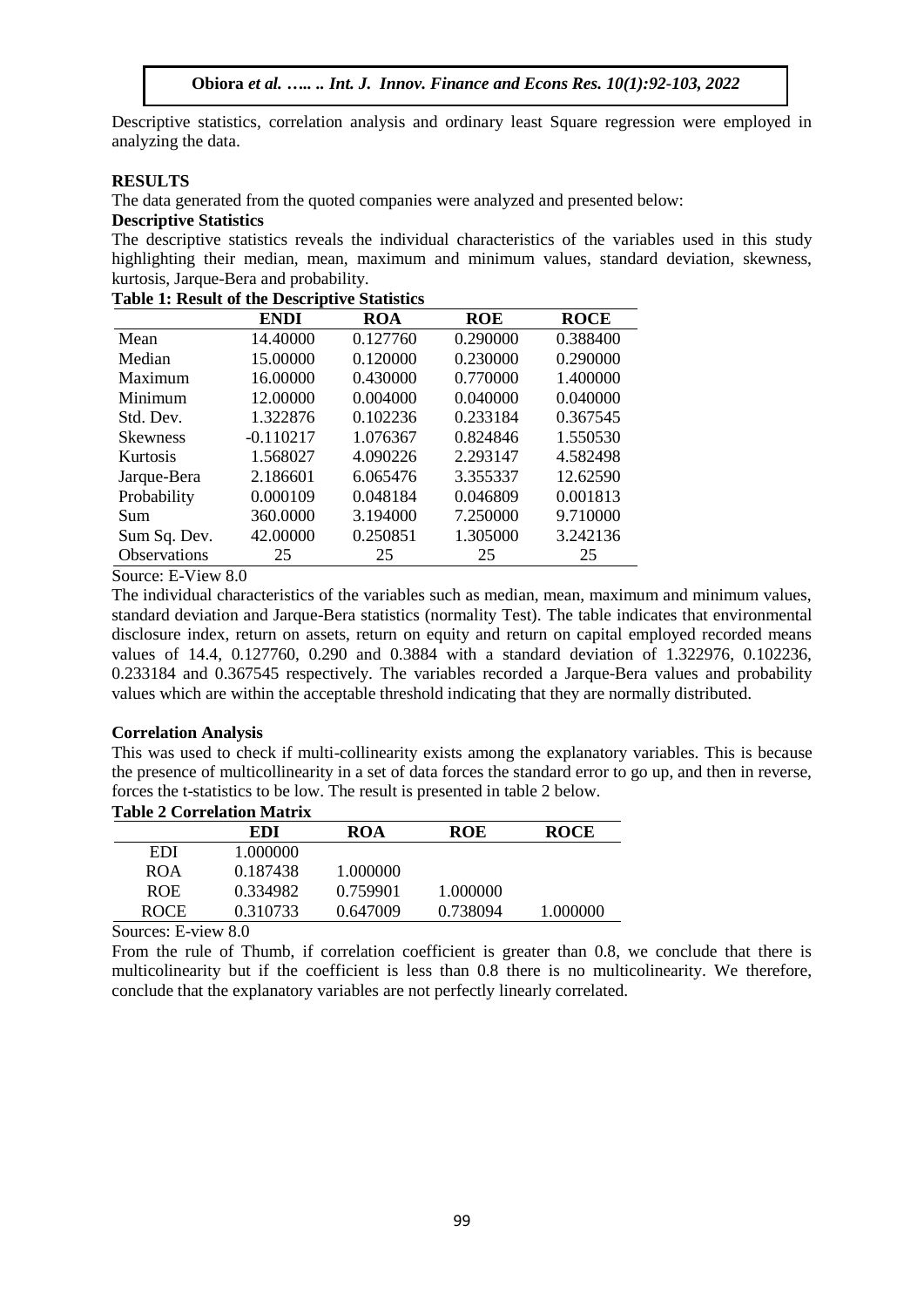| <b>Regression Analysis</b>                                         |
|--------------------------------------------------------------------|
| The results of the regression analysis are discussed below:        |
| <b>Table 3 Environmental Disclosure Index and Return on Assets</b> |
| Dependent Variable: ROA                                            |

| Variable                                                                                                                                | Coefficient                                                                      | Std. Error                                                                                                                           | t-Statistic             | Prob.                                                                         |
|-----------------------------------------------------------------------------------------------------------------------------------------|----------------------------------------------------------------------------------|--------------------------------------------------------------------------------------------------------------------------------------|-------------------------|-------------------------------------------------------------------------------|
| C<br><b>ENDI</b>                                                                                                                        | $-0.080834$<br>0.014486                                                          | 0.228859<br>0.015829                                                                                                                 | $-2.353206$<br>2.915139 | 0.0072<br>0.0096                                                              |
| R-squared<br><b>Adjusted R-squared</b><br>S.E. of regression<br>Sum squared resid<br>Log likelihood<br>F-statistic<br>Prob(F-statistic) | 0.535133<br>0.476818<br>0.102583<br>0.242037<br>22.49577<br>27.37480<br>0.000614 | Mean dependent var<br>S.D. dependent var<br>Akaike info criterion<br>Schwarz criterion<br>Hannan-Quinn criter.<br>Durbin-Watson stat |                         | 0.127760<br>0.102236<br>$-1.639662$<br>$-1.542151$<br>$-1.612616$<br>1.641816 |

Sources: E-view 8.0

Environmental disclosure (EDI) recorded t statistics value of 2.915139 and p-value of 0.0096 indicating that environmental accounting disclosure has a significant impact on return on assets of quoted firms in Nigeria.

| Table 4 Environmental Disclosure Index and Return on Equity |  |
|-------------------------------------------------------------|--|
| Dependent Variable: ROE                                     |  |

| Variable                                                                                                                                | Coefficient                                                                      | Std. Error                                                                                                                           | t-Statistic             | Prob.                                                                      |
|-----------------------------------------------------------------------------------------------------------------------------------------|----------------------------------------------------------------------------------|--------------------------------------------------------------------------------------------------------------------------------------|-------------------------|----------------------------------------------------------------------------|
| C<br><b>ENDI</b>                                                                                                                        | $-0.560286$<br>0.059048                                                          | 0.500709<br>0.034631                                                                                                                 | $-1.118984$<br>2.705027 | 0.2747<br>0.0017                                                           |
| R-squared<br><b>Adjusted R-squared</b><br>S.E. of regression<br>Sum squared resid<br>Log likelihood<br>F-statistic<br>Prob(F-statistic) | 0.472213<br>0.413614<br>0.224438<br>1.158562<br>2.922741<br>32.07118<br>0.001662 | Mean dependent var<br>S.D. dependent var<br>Akaike info criterion<br>Schwarz criterion<br>Hannan-Quinn criter.<br>Durbin-Watson stat |                         | 0.290000<br>0.233184<br>$-0.073819$<br>0.023691<br>$-0.046774$<br>1.951398 |

Sources: E-view 8.0

Environmental disclosure (EDI) recorded t statistics value of 2.705027 and p-value of 0.0017 indicating that environmental accounting disclosure has a significant impact on return on equity of quoted firms in Nigeria.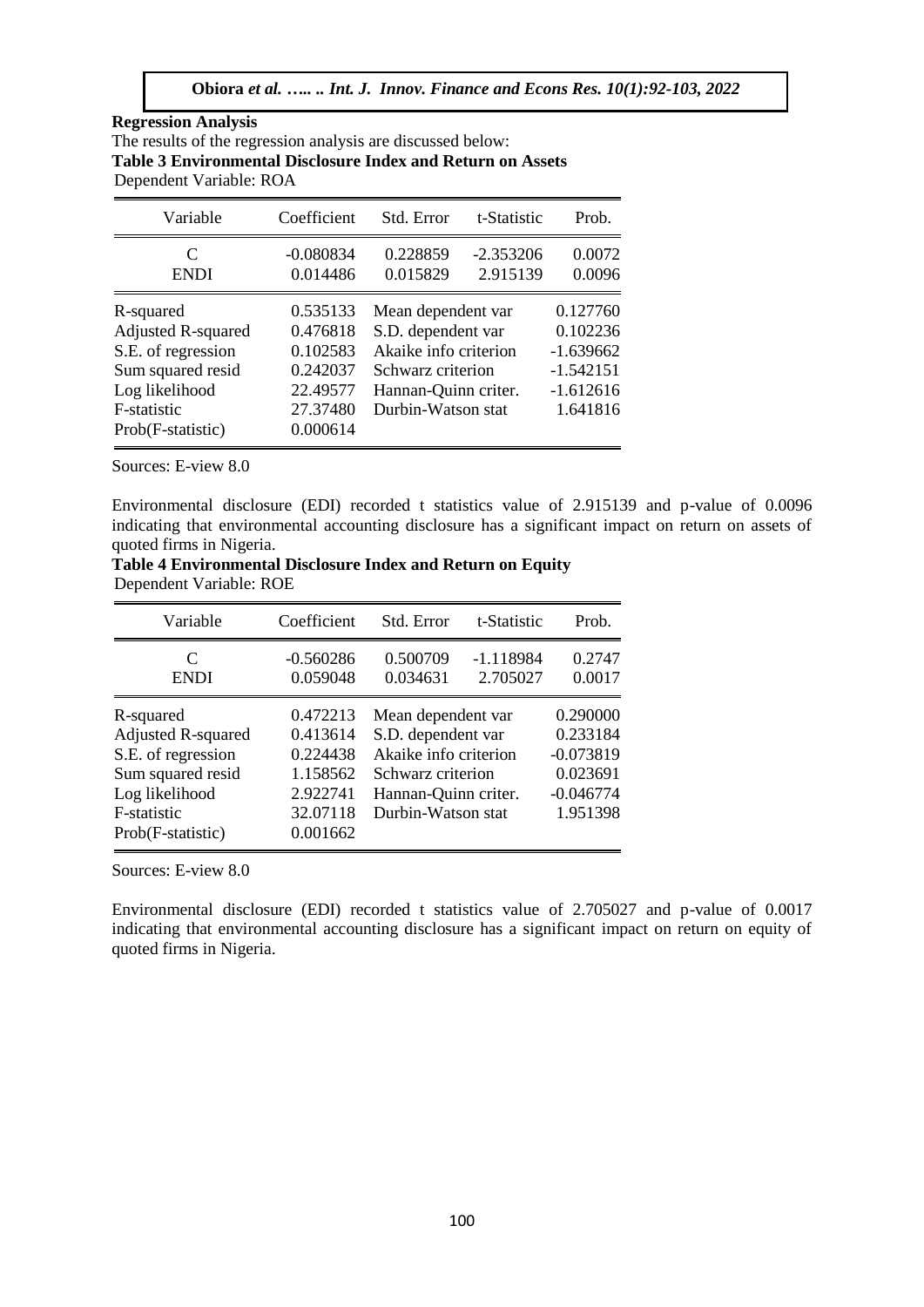| Variable                                                                                                                                | Coefficient                                                                         | Std. Error                                                                                                                           | t-Statistic             | Prob.                                                                |
|-----------------------------------------------------------------------------------------------------------------------------------------|-------------------------------------------------------------------------------------|--------------------------------------------------------------------------------------------------------------------------------------|-------------------------|----------------------------------------------------------------------|
| C<br><b>ENDI</b>                                                                                                                        | $-0.854800$<br>0.086333                                                             | 0.796146<br>0.055065                                                                                                                 | $-1.073673$<br>1.567836 | 0.2941<br>0.1306                                                     |
| R-squared<br><b>Adjusted R-squared</b><br>S.E. of regression<br>Sum squared resid<br>Log likelihood<br>F-statistic<br>Prob(F-statistic) | 0.496555<br>0.457275<br>0.356864<br>2.929091<br>$-8.671169$<br>12.58110<br>0.000576 | Mean dependent var<br>S.D. dependent var<br>Akaike info criterion<br>Schwarz criterion<br>Hannan-Quinn criter.<br>Durbin-Watson stat |                         | 0.388400<br>0.367545<br>0.853693<br>0.951204<br>0.880739<br>1.871427 |

| Table 5: Environmental Disclosure Index and Return on Capital Employed |  |
|------------------------------------------------------------------------|--|
| Dependent Variable: ROCE                                               |  |

Sources: E-view 8.0

Environmental disclosure (EDI) recorded t statistics value of 1.567836 and p-value of 0.1306 indicating that environmental accounting disclosure has no significant effect on return on capital employed of quoted firms in Nigeria.

#### **CONCLUSION**

The study assessed the impact of environmental accounting disclosure on the profitability of quoted firms in Nigeria from 2017 to 2021. The data generated were subjected to statistical analysis. The result of the descriptive statistics indicates that all the variables were normally distributed. The correlation matrix indicates that the explanatory variables are not perfectly linearly correlated. The regression result indicates that environmental accounting disclosure has significant impact on return on assets and return on equity. However, it was found that have insignificant impact on return on capital employed. Based on the foregoing, the study concludes that environmental accounting disclosure has significant impact on profitability of quoted firms in Nigeria. Therefore, firms should adopt uniform reporting and disclosure standards of environmental practices for the purpose of control and measurement of performance. Firms should be encouraged to disclose their environmental practices in their annual reports to enhance their competitiveness which would subsequently lead to high corporate performance. Also, financial Reporting Council and other relevant bodies in the standard setting process draft should a comprehensive framework for environmental reporting practices for Nigerian firms.

#### **REFERENCES**

- Adediran, S.A., & Alade, S.O. (2013). The Impact of Environmental Accounting on Corporate performance in Nigeria. *European Journal of Business and Management,* 5(23), 145 - 155.
- Ahmad, A. A., Simon, M., & Mohammad, B. I. (2017). Impact of environmental disclosure on performance of cement and brewery companies in Nigeria. *Civil and Environmental Research*, 9(10), 40 - 46.
- Ahmad, A.A., Mohammad, S.M., & Inuwa, B. (2017). Impact of environmental disclosure on performance of cement and brewery companies in Nigeria. *Civil and Environmental Research*, 9(10), 40 – 46.
- Akinlo, O. O., & Iredele, O. O. (2014). Corporate environmental disclosures and market value of quoted companies in Nigeria. *The Business & Management Review,* 5(3), 124 - 134.
- Ang, R. (2001). *Buku Pintar Pasar Modal Indonesia.* Indonesia: Media Soft.
- Asaolu, T.O., Agboola, A.A., Ayoola, T.J., & Salamu, M.K. (2011). Sustainability in the Nigerian oil and gas sector. Environmental Management Conference Proceedings. Nigeria: Federal University of Agriculture Abeokuta.
- Asuquo, A. I. (2012). Environmental friendly policies and their financial effects on corporate performance of selected oil and gas companies in Niger Delta region of Nigeria. *American International Journal of Contemporary Research*, 2(1), 168 - 173.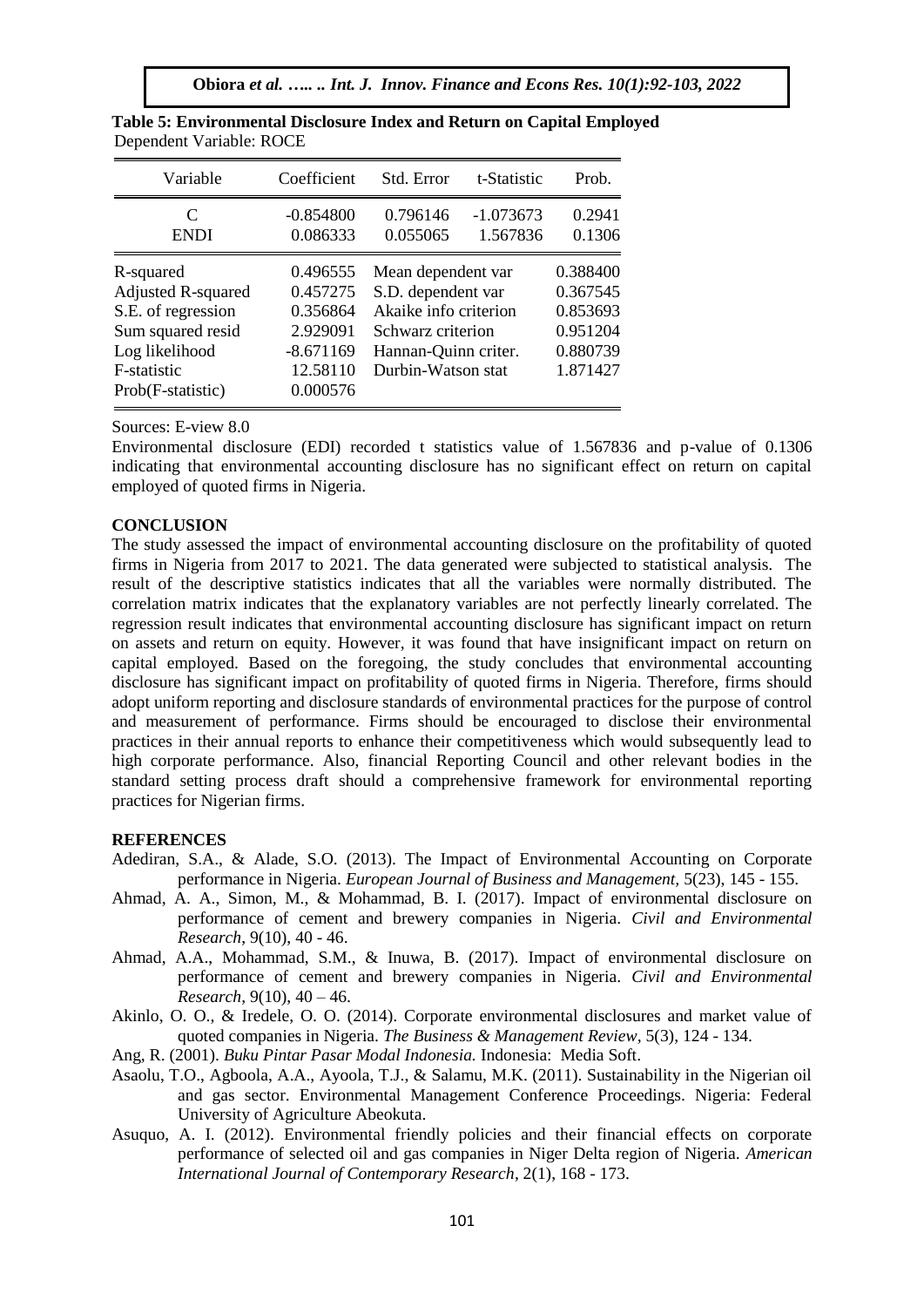- Babatunde, A. L. (2016). Effect of environmental accounting on the quality of accounting disclosures of shipping lines in Nigeria. A *PhD Thesis* for the Degree of Doctor of Philosophy in Accounting in the Jomo Kenyatta University of Agriculture and Technology.
- Banerjee, S. B. (2001). Corporate environmental strategies and actions, *Management Decision, 39*(1), 36-44.
- Beets, S.D., & Souther, C.C. (1999), Corporate environmental reports: The need for standards and an environmental assurance service. *American Accounting Association's Accounting Horizons,*  13(2), 129-145.
- Clarkson, P., Li, Y., Richardson, G., & Vasvari, F. (2008). Revisiting the relation between environmental performance and environmental disclosure: an empirical analysis. *Accounting, Organizations and Society*, *33*(4/5), 303-327.
- Correia, C., Flynn, D., Uliana, E. & Wormald, M. 2003. *Financial management*. 5th Edition. Cape Town: Juta.
- Ezeagba, C. E., John-Akamelu, C. R., & Umeoduagu, C. (2017). Environmental accounting disclosures and financial performance: A study of selected food and beverage companies in Nigeria (2006-2015). *International Journal of Academic Research in Business and Social Sciences*, 7(9), 162 - 174.
- Ezejiofor, R. A., John-Akamelu, R. C., & Chigbo, B. E. (2016). Effect of sustainability environmental cost accounting on financial performance of Nigerian corporate organizations. *International Journal of scientific research and management*, 4(8), 4536 - 4549.
- Firer, C., Ross, S.A., Westerfield, R.W. & Jordan, B.D. (2004). *Fundamentals of corporate finance.*  3rd South African edition. New York: McGraw-Hill.
- Gatimbu, K. K., & Wabwire, J. M. (2016). Effect of corporate environmental disclosure on financial performance of firms listed at Nairobi Securities Exchange, Kenya. *International Journal of Sustainability Management and Information Technologies*, 2(1), 1 - 6.
- Gatimbu, K. K., & Wabwire, J. M. (2016). Effect of corporate environmental disclosure on financial performance of firms listed at Nairobi Securities Exchange, Kenya. *International Journal of Sustainability Management and Information Technologies*, 2(1), 1 - 6.
- Haniffa, R., & Hudaib, M. (2006). Corporate governance structure and performance of Malaysian listed companies. *Journal of Business Finance and Accounting,* 33(7-8), 1034-1062.
- Ibrahim, H., & AbdulSamad, F. A. (2011). Corporate governance mechanisms and performance of public-listed family-ownership in Malaysia. *International Journal of Economics and Finance*, 3(1), 105–115.
- Ifurueze, M.S.K., Lyndon, M. E., & Bingilar, P. F. (2013). The Impact of environmental cost on corporate performance: A study of oil companies in Niger Delta states of Nigeria. *Journal of Business & Management*, 2(2), 1 - 10.
- Klapper, L., & Love. I. (2002). Corporate governance, investor protection, and performance in emerging markets. Washington, DC. United States: World Bank. Mimeographed document.
- Lodhia, S. (2005). Legitimacy motives for world wide web (www) environmental reporting: An exploratory study into present practices in the Australian minerals industry. *Journal of Accounting and Finance*, 4, 1 - 15.
- McClure, B. (2010). *Spotting profitability with ROCE*. Retrirved from http://www.investopedia.com/articles/stocks/05/010305.asp on February 18, 2018.
- McMahon, M. S. (1995). The growing role of accountants in environmental compliance. *The Ohio CPA Journal*, 54(2), 21-25.
- Mohammad, R., Fakhrul, I., & Rezaur, R. (2016). Environmental accounting reporting disclosure and company profitability: A case study on listed manufacturing companies of Bangladesh. *International Journal of Ethics in Social Sciences,* 4(2), 19 - 34.
- Monteiro, A. (2006). A quick guide to financial ratios. *The Citizen*, Moneyweb Business Insert, 6 May:3.
- Muhammad, A. I. (2014). Sustainability reporting among Nigeria food and beverages firms. *International Journal of Agriculture and Economic Development*, 2(1), 1 - 9.
- Nnamani, J. N., Onyekwelu, U. L., & Ugwu, O. K. (2017). Effect of sustainability accounting and reporting on financial performance of firms in Nigeria Brewery Sector. *European Journal of Business and Innovation Research*, 5(1), 1 - 15.